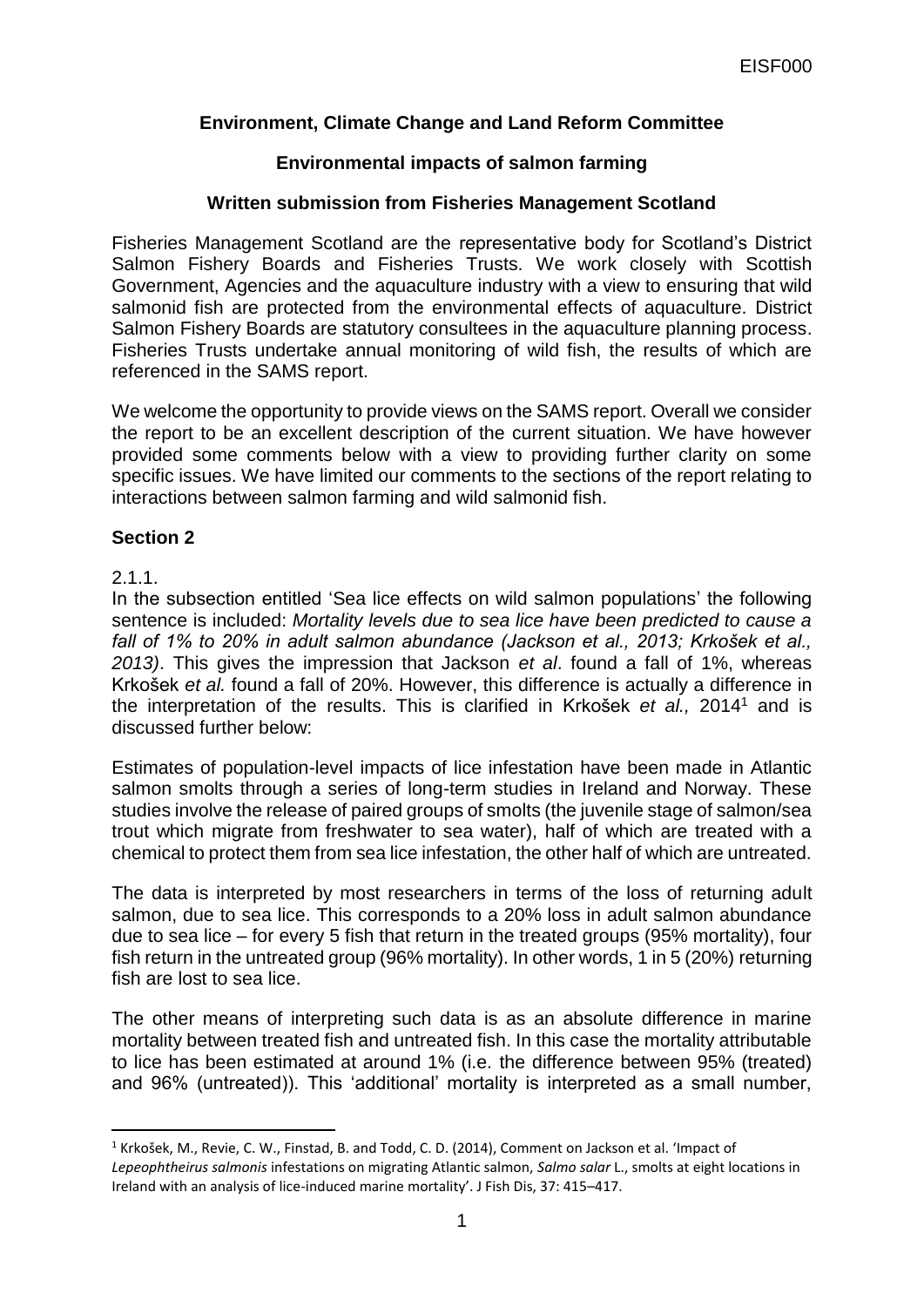compared to the 95% mortality from treated groups. As far as we are aware, Jackson *et al*. are the only authors who have interpreted, and published, results in this manner.

The second interpretation has led some who wish to downplay the impact of sea lice on wild fish to question why wild fish managers appear to ignore the 95% of mortality arising from other pressures, rather than the 1% attributable to sea lice. However, it is important to recognise that the vast majority of marine mortality is a natural part of the Atlantic salmon's life strategy - Atlantic salmon produce vast numbers of offspring precisely because marine (and indeed freshwater) mortality of juveniles is naturally high. It is also important to emphasise that the studies in question focus only on the effects of sea lice. Other pressures will affect both experimental groups of fish equally, thereby allowing the effects of sea lice to be examined in isolation. In other words, the sea lice effect is *in addition* to all other pressures.

We would also emphasise, as recognised in the SAMS report, that the 1%/20% figures quoted above represent an average effect, with considerable variation in effect over time and geographical location.

It is important to recognise that a small increase in marine mortality, due to sea lice, can result in losses of Atlantic salmon which may be the difference between a river meeting its conservation limits or not – this might be the difference between being categorised as Grade 2 rather than Grade 3, under the Scottish Government conservation measures. It is also important to emphasise that sea trout are a very important component of west coast fisheries and are Priority Marine Features in their own right.

#### 2.1.2

This section makes reference to the current legislative framework and the powers of the Fish Health Inspectorate. However, it is important to recognise that the legislative powers conferred by this legislation are limited to the health and welfare of the fish *within* the cages and cannot be used to regulate any impacts on wild fish outside the cages. This is also the case in relation to the consideration that SEPA gives when consenting biomass – the impact of sea lice from that biomass on wild fish is not considered. We note under the Nature Conservation (Scotland) Act (2004), all public bodies in Scotland are required to further the conservation of biodiversity when carrying out their responsibilities.

In the subsection entitled 'Recent changes in management', we highlight and endorse the following statement:

"*…there is no published scientific account of the basis for the setting these levels. Furthermore, it is not clear why these trigger levels are above the recommended CoGP levels requiring treatment, which are 0.5 or 1 lice per fish depending on the time of year. No data have yet been published on the results of this new approach. Therefore, it is unclear how successful it has been in keeping sea lice numbers down*."

#### 2.1.5.

We agree with this subsection and indeed Fisheries Management Scotland and our member DSFBs and Trusts are actively pursuing many of the suggestions highlighted.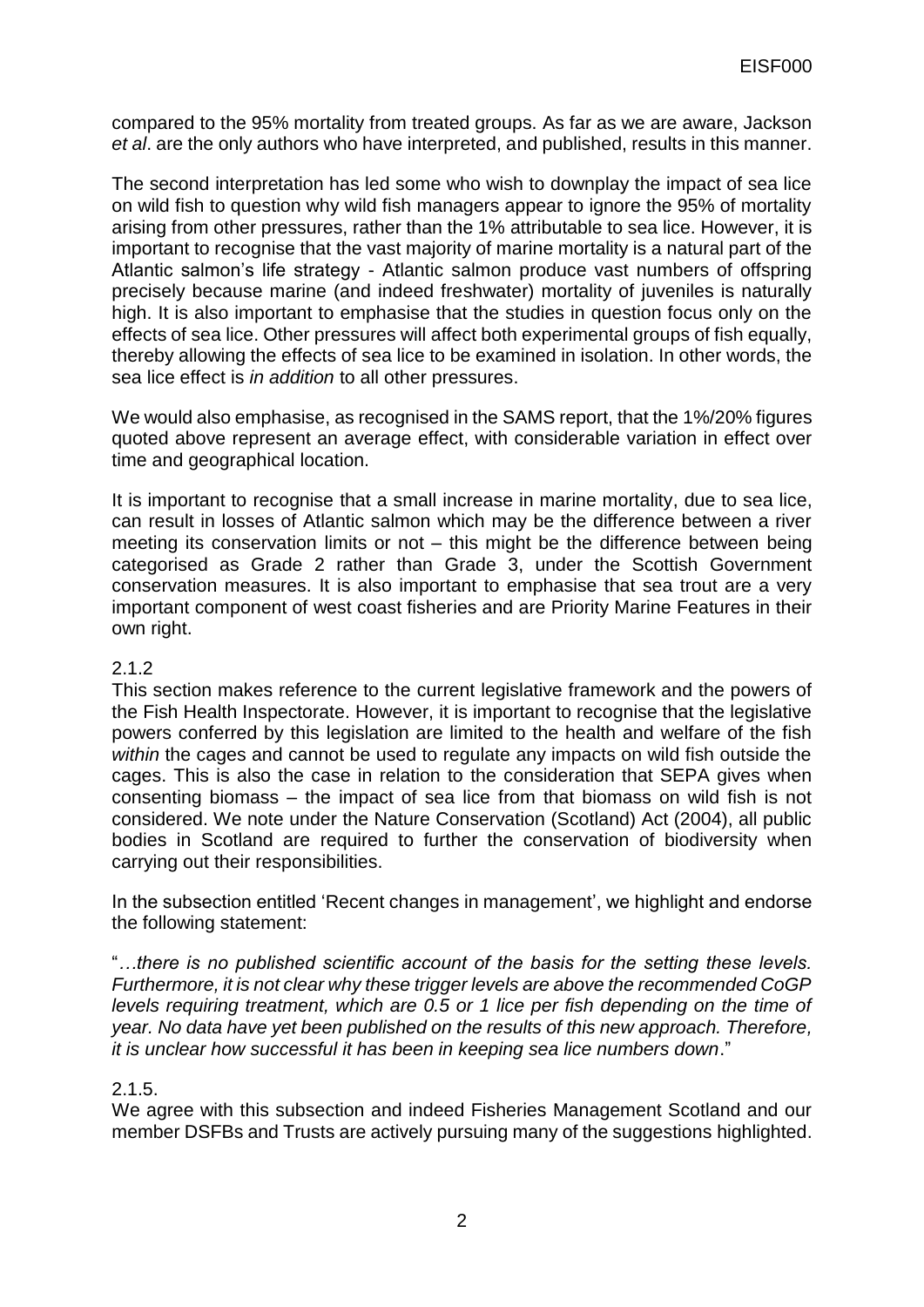## 2.2.

We note the uncertainty surrounding disease transfer from farmed to wild fish and the technical challenges of sampling diseased fish in the wild. On that basis, assessing the extent of any impacts from disease is very challenging. We support the prognosis and mitigations included in section 2.2.7.

## **Section 5**

We believe that this section represents an excellent description of the potential impacts of escapes on wild fish. We would highlight however, that work undertaken in 2011/12 by Rivers and Fisheries Trusts of Scotland (RAFTS) in conjunction with the Fisheries Trusts concluded that 25.1% of sampled juvenile fish on the west coast of Scotland showed evidence of hybridisation between farmed and wild fish.

It is notable that in Norway, escapes of farmed fish are considered to be the greatest threat to wild salmon. This was the conclusion of the recent risk assessment of the environmental impact of salmon farming in Norway mentioned in Section 8 (Taranger *et al.*, 2015).

### **Section 8**

We note the conclusions set out in the paper and offer the following additional observations.

We would draw attention to the statement in Section 1.2. relating to the comparative number of farmed and wild fish in Scotland. '*In 2014, when Scottish production was about 179 thousand tonnes, about 48 million smolts were 'put to sea' and about 34 million salmon harvested (Ellis et al., 2016). In comparison, the stock of spawning salmon in UK rivers was estimated as about 0.6 million in 2012 (Anonymous, 2013).'*

We consider that the biomass of farmed fish within a production area is a crucial factor determining the extent of any impacts on wild fish. The potential impacts of sea lice arising from farmed fish are a function both of the number of farmed fish within an area and the number of lice per fish. We therefore endorse the statement in section 2.1.5. that: "*measures could be put in place to ensure all historical and current information on sea lice levels is accessible for independent analysis and scrutiny, thus providing the basis for the assessment of the long-term efficacy and sustainability of existing approaches to sea lice control*". However, we consider that a vital component of this information is the publication of the number of fish (rather than the weight of fish) within that area.

We consider that Recirculating Aquaculture Systems (RAS), or closed containment, have a significant role to play in the future of the Scottish salmon farming industry. Whilst we recognise that the technology is not currently ready to roll out in Scotland, we are aware that significant investment is occurring in Norway, incentivised by the Norwegian Government, and significant investment is taking place in Scotland in closed containment production of smolts. We are strongly of the view that incentives should be made available in Scotland in order to facilitate the development of such technology in Scotland. In the first instance, a reduction of the marine phase to less than 1 year through growing fish to 1kg or greater in closed containment, and ideally incorporating fallow periods during the wild smolt run, would be a significant step